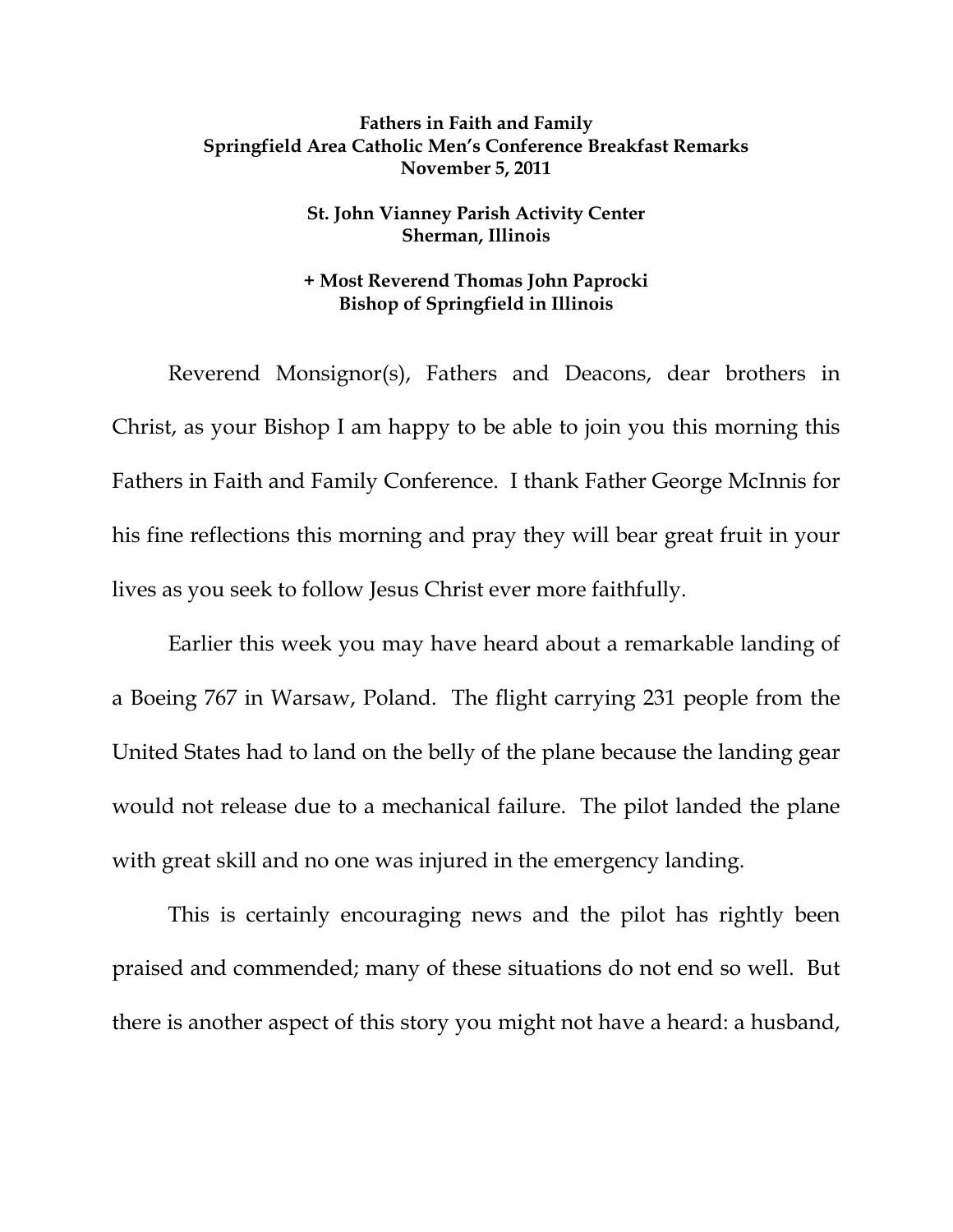for whatever reason, rushed off of the plane once it was landed, leaving his wife behind in the plane!

 This reminds me of another story from a year or so ago involving a boyfriend who, while attending a baseball game, moved out of the way of a stray ball that then hit his girlfriend.

 Tragic as this incidences are, we laugh at them. Why do we find such stories humorous?

Laughter often comes from what is unexpected. We might give these two men the benefit of the doubt and presume they were acting only from the instinct of self-preservation. Yet even if this is the case, we still find such situations humorous. Why?

The reason is simple: We don't expect men to act in such a way. Men – and husbands, especially – are to risk themselves to protect women – and their wives, especially. We know this almost as instinctively as the need for self-preservation, which is why we find these situations so comical.

 And yet, even as we know how men *should* treat women, we are facing an increasing number of men who fail to treat women with deference, honor and respect. From the time of the great mariners this cry has come to down to us: "Abandon ship! Women and children first!"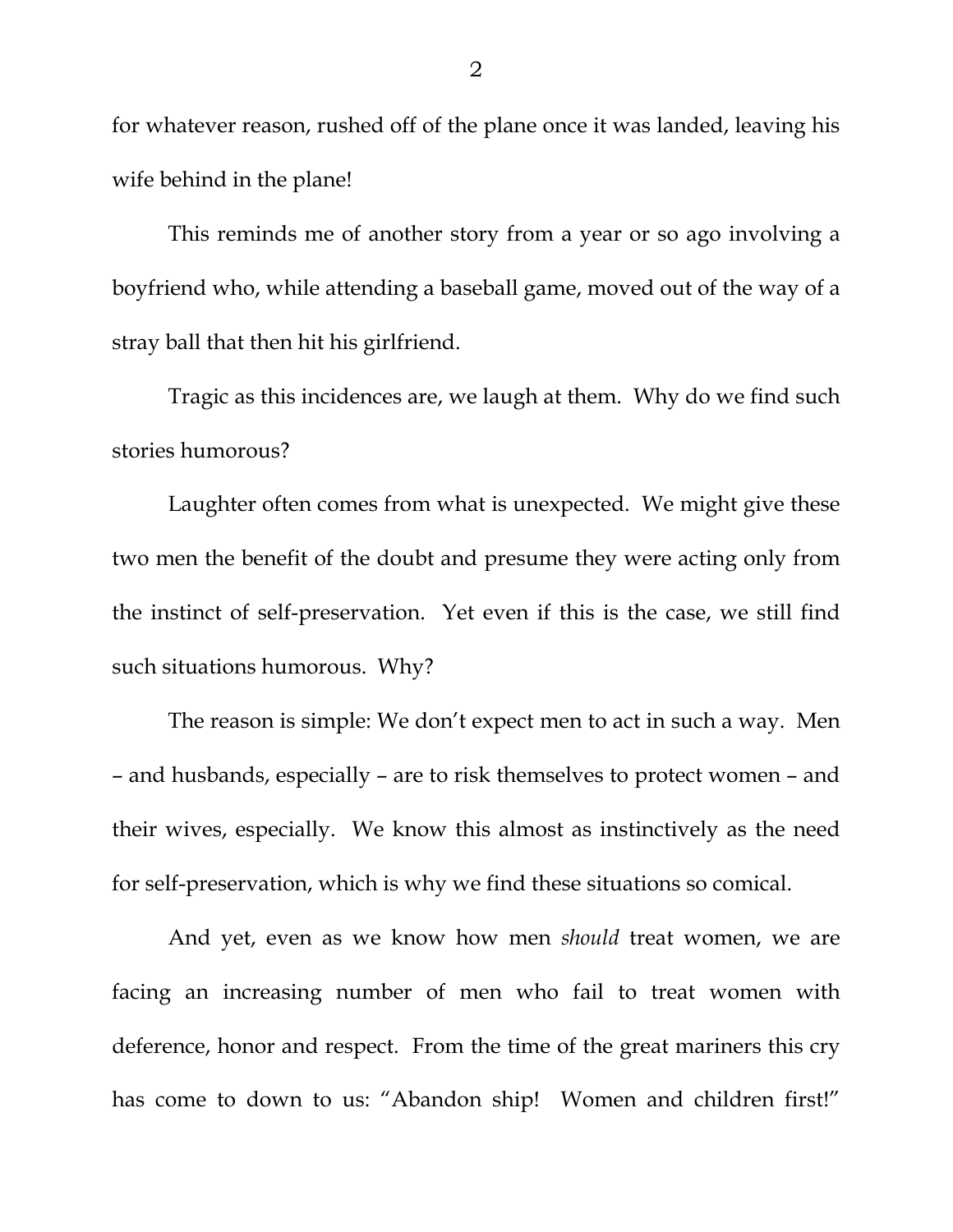Everyone knows the captain goes down with the ship. What has happened to us when so many men care more about saving themselves than they do about saving women and children? How many captains today would willingly go down with the ship to save the women and children?

 Certainly I am not suggesting that we men need to place ourselves in harm's way, but when difficult situations come neither should we flee from them. Our lives must be lives lived for others, for God and our families and neighbors.

You who are husbands, and you who aspire one day to be husbands: hear again the words of Saint Paul addressed to you: "Husbands, love your wives, as Christ loved the Church and gave himself up for her" (Ephesians 5:25). The two men I mentioned earlier did not love their wives – or girlfriends – in this manner as they should have; they loved themselves first.

 How did Christ love the Church? He "gave himself up for her," by which Saint Paul means that accepted even death, "death on a cross" (Philippians 2:8). "In this," says Saint John, "is love, not that we loved God but that he loved us and sent his Son to be expiation for our sins" (I John 4:10). It is this love show clearly shown for us to which Saint Paul refers

3